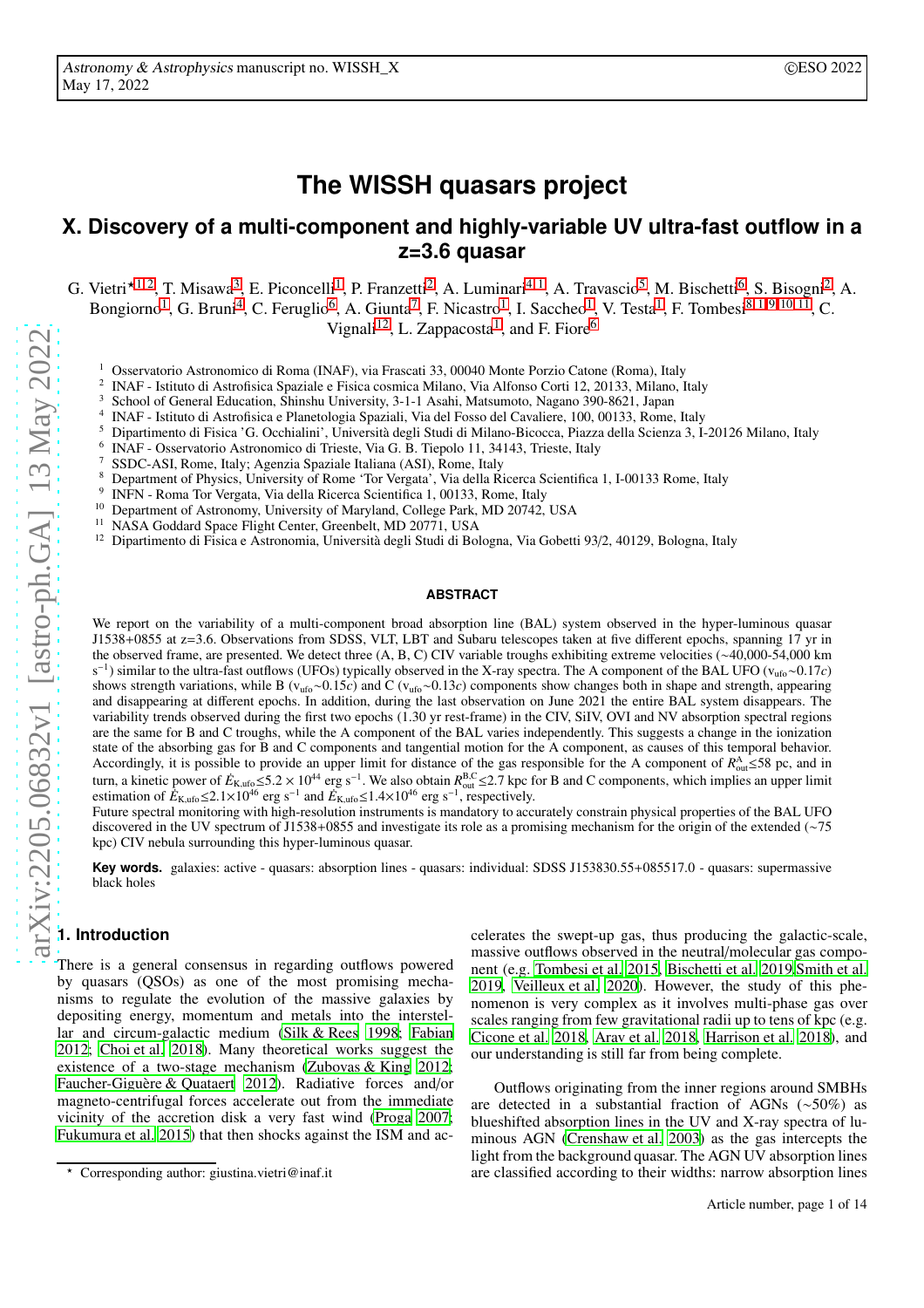(hereafter NALs; FWHM  $\leq 500 \text{ km s}^{-1}$ ), broad absorption lines (BALs; FWHM  $\geq 2,000 \text{ km s}^{-1}$ ) and intermediate class between them (mini-BAL). The relation between these two types of absorption lines has not been understood yet, however one explanation is that these features correspond to different inclination angles [\(Elvis 2000;](#page-8-15) [Ganguly et al. 2001\)](#page-8-16).

Recently, [Rodríguez Hidalgo et al.](#page-8-17) [\(2020\)](#page-8-17) (RH20 hereafter) presented a survey of UFOs at  $2 \le z \le 4.7$ , probed mainly by CIV and NV absorptions in luminous QSOs (with bolometric luminosity  $Log(L_{Bol}/erg~s^{-1}) = 46.2$ -47.7, measured for 21 sources) with speeds between 0.1*c* and 0.2*c*, similar to the UFOs typically observed in the X-ray spectra of AGN [\(Tombesi et al. 2010,](#page-8-18) Goff[ord et al. 2013\)](#page-8-19). They identified 40 UFOs from a starting sample of 6760 BOSS QSOs, finding that 10/40 show extreme velocities ( $v_{\text{ufo}} \ge 50,000 \text{ km s}^{-1}$ ) and six of the 40 QSOs show at least two absorption troughs with velocities larger than 30,000 km s<sup>-1</sup> up to ~60,000 km s<sup>-1</sup>, and just two of them exhibit three BAL systems. Such large velocities imply large kinetic energy rates, as  $E_{\text{K,ufo}} \sim \dot{M}_{\text{ufo}} \times v_{\text{ufo}}^2 \propto v_{\text{ufo}}^3$  (since mass outflow rate  $\dot{M}_{\text{ufo}} \propto v_{\text{ufo}} \times R_{\text{ufo}}^2$ ), and UFOs usually exhibit an  $\dot{E}_{\text{K,ufo}}$  as large as 10% of  $L_{\text{Bol}}$  [\(Tombesi et al. 2012,](#page-8-20) Goff[ord et al. 2015\)](#page-8-21). UFOs therefore gained immediate attention as a key mechanism for injecting into the surrounding ISM an amount of energy large enough to significantly affects the host galaxy evolution. The  $\dot{E}_{\text{K,ufo}}$  of these winds depends on v<sub>ufo</sub>, column density ( $N_{\text{H}}$ ) and distances  $R_{\text{ufo}}$  from the central SMBH. However, accurately constraining these quantities is difficult and typically requires timeconsuming, multi-epoch spectroscopy. Although the number of these systems is still limited, observing a variable UFO give us the unique chance of obtaining crucial information on the nature of outflows and their potential effect on the host galaxy. The time variability of BAL profiles is indeed a powerful tool for studying the origin and the evolution of such outflows, and putting constraints on the lifetime and *R*ufo.

[Bruni et al. \(2019\)](#page-8-22) identified a hyperluminous AGN in the WISE/SDSS selected Hyperluminous QSO (WISSH) survey, J1538+0855 at z∼3.567, with BAL features exhibiting a maximum velocity of <sup>∼</sup>0.16*c*. This object has been extensively studied at rest-frame UV/optical wavelengths, exhibiting pervasive signs of outflows at all scales from pc up to tens of kpc [\(Vietri et al. 2018,](#page-8-23) [Travascio et al. 2020](#page-8-24)). [Vietri et al.](#page-8-23) [2018](#page-8-23) reported the presence of broad-line (pc-scale) and narrow-line (kpc-scale) region outflows showing similar kinetic powers, possibly revealing the same outflow in two different gas phases. [Travascio et al. 2020](#page-8-24) reported the presence of blueshifted broad emission component of the  $Ly\alpha$  providing evidence for outflowing gas reaching distance of 20-30 kpc from the QSO and, for the first time, the detection of a bright <sup>∼</sup>75 kpc wide nebula in the C IV emission line, thereby revealing a metal-enriched component of the CGM around J1538+0855.

In this paper, we present the discovery of a multi-component ultra-fast BAL outflow in J1538+0855 which exhibits high and complex variability across time. This finding is based on multiepoch optical spectroscopy from a set of observations described in Sec. [2.](#page-1-0) In Sec. [3](#page-1-1) we perform a study of the kinematic and temporal properties of the three separate BAL components; in Sec. [4](#page-4-0) we describe the fitting technique used to get column densities of the absorption troughs, and the photoionization and density analysis. In Sec. [5](#page-6-0) we report the derived distance and provide an estimate of  $\dot{E}_{K,ufo}$ . We summarize our results and conclude in Section [6.](#page-7-0) Throughout this work we assume a ΛCDM cosmology with H<sub>0</sub> = 70 km s<sup>-1</sup> Mpc<sup>-1</sup> and  $\Omega_{\Lambda}$  = 0.7.

#### <span id="page-1-0"></span>**2. Observations**

In this paper we present the analysis of the following spectroscopic data:

- *SDSS* and *BOSS*. The SDSS observations were carried out as part of SDSS DR10 and DR14 releases [\(Gunn et al. 2006\)](#page-8-25). The observation of SDSS spectrum was performed on May 4, 2006 and cover a broad wavelength range spanning from 3800 to 9200 Å at a spectral resolution of R  $\sim$  2000. The BOSS observation was performed on April 16, 2012 and taken with the same telescope as SDSS ones but with a different spectrograph covering a wavelength range from 3650 and 10400 Å (R  $\sim$  2000).
- *VLT*/*MUSE*. J1538+0855 was observed with MUSE on July 26, 2017, as part of the ESO program ID 099.A-0316(A) (PI F. Fiore). The observation consists of four exposures of 1020s each. The average seeing was <sup>∼</sup>0.9 arcsec. We refer to [Travascio et al. \(2020\)](#page-8-24) for a detailed description of the data reduction.
- *LBT*/*MODS*. The observation with the MODS spectrograph on the LBT was performed on June 28, 2018. We obtained four exposures of 675s using the red G670L grating with a 1 arcsec slit width and the seeing was <sup>∼</sup>0.9 arcsec during the spectra acquisition. The spectra of the star BD+33 2642 were also obtained to flux calibrate and remove the atmospheric absorption, and arc-lamps were used for the wavelength calibration. These spectra were flatfield corrected and wavelength-calibrated by the INAF–LBT Spectroscopic Reduction Center in Milan, where the LBT spectroscopic pipeline was developed. Flux calibration and telluric-absorption correction were performed with own python routines.
- *Subaru*/*FOCAS*. We conducted spectroscopic observation with Subaru/FOCAS (PI. T. Misawa) on June 18, 2021, using VPH650 grating with a slit width of 0.4 arcsec. The total integration time was 3600 s. The typical seeing was 0.7 arcsec during the observation. The spectroscopic standard star Hz44 was also observed. We reduced the FOCAS data in a standard manner with the software IRAF. Wavelength calibration was performed using a Th-Ar lamp.

Table [1](#page-2-0) lists a summary of the optical spectroscopic observations of J1538+0855 analyzed in this paper.

#### <span id="page-1-1"></span>**3. Results**

#### 3.1. BAL detection

We first normalize each spectra to the continuum, to correctly identify the absorption features. To this end, we fit the continuum with a power-law function and emission lines with Gaussian components for  $Ly\alpha$ , NV, SiIV, CIV, HeII and CIII], masking the regions showing absorption troughs, which can affect the continuum estimation. The model fitting is performed in the spectral range 1210-2000 Å excluding the spectral region 1570-1631 Å, i.e. the unidentified emission feature [\(Nagao et al.](#page-8-26) [2006\)](#page-8-26) and 1687-1833 Å where there are heavily blended emission lines as NIVλ1719, AlIIλ1722, NIII]λ1750 and FeII multiplets [\(Nagao et al. 2006](#page-8-26)). The best-fit model is derived through the  $\chi^2$  minimization. We also follow the prescription presented in RH20 as an alternative method to normalize the quasar spectra (see Appendix [A](#page-9-0) for more details). Fig. [1](#page-2-1) shows the best-fit model of the continuum following both procedures. In all but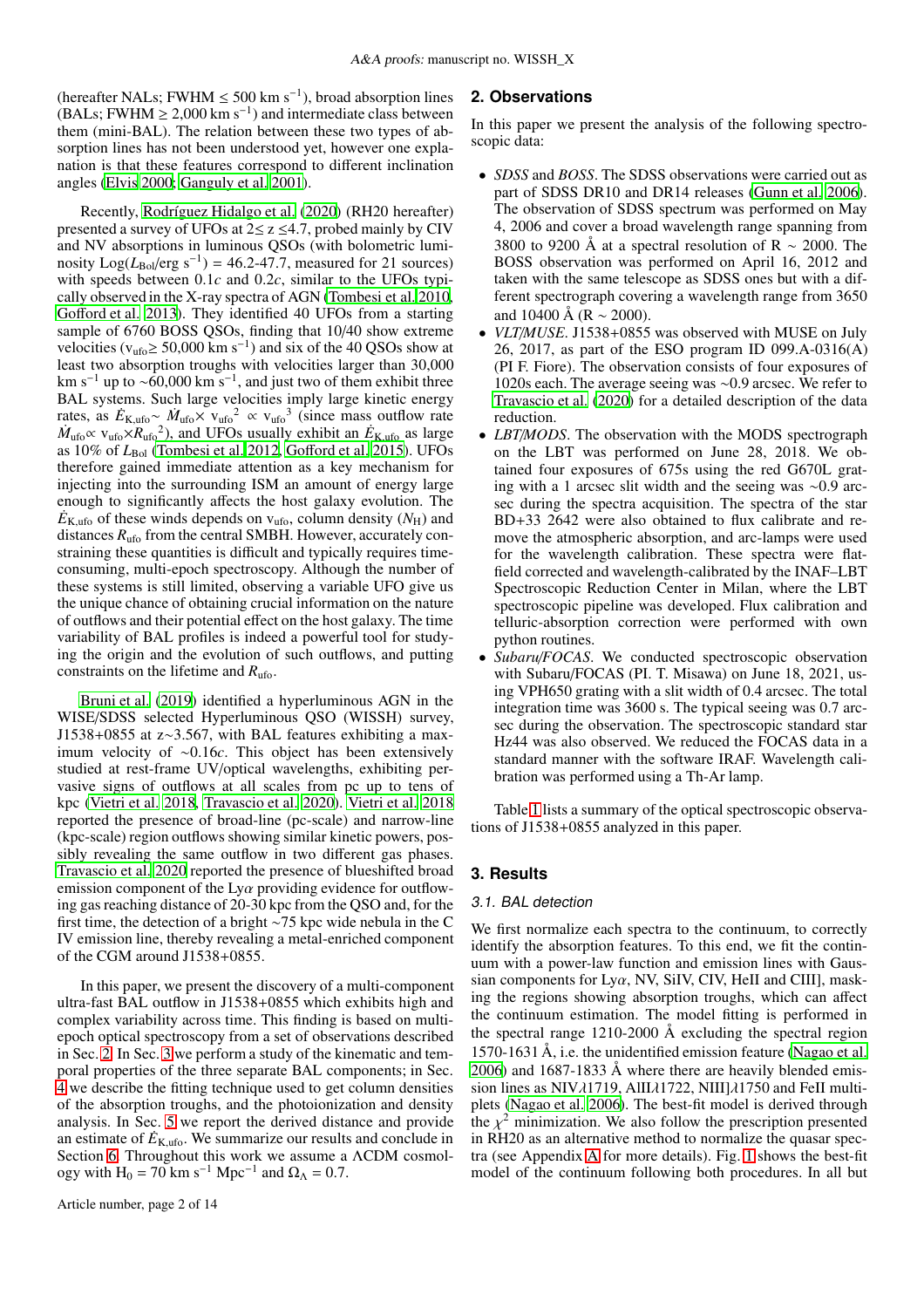Table 1: Journal of rest-frame UV observations.

<span id="page-2-0"></span>

| Observation ID    | Instrument      | R    | $\lambda$ range | Observation date | Seeing |
|-------------------|-----------------|------|-----------------|------------------|--------|
|                   | 2)              | (3)  | (4)             | (5)              | (6)    |
| SDSS 2006         | $SDSS^*$        | 2000 | 3800-9200       | 2006-05-04       | 1.4    |
| SDSS 2012         | $BOSS^*$        | 2000 | 3650-10400      | 2012-04-16       | 1.4    |
| <b>MUSE 2017</b>  | <b>VLT/MUSE</b> | 1750 | 4800-9300       | 2017-07-26       | 0.9    |
| <b>MODS 2018</b>  | LBT/MODS        | 2000 | 5000-10000      | 2018-06-28       | 0.9    |
| <b>FOCAS 2021</b> | Subaru/FOCAS    | 2500 | 3700-6000       | 2021-06-18       | 0.7    |

Notes. (1) Identification name adopted throughout the paper (2) Spectrograph, (3) Resolution, (4) Wavelength range of the instrument in  $\AA$ , (5) Dates and (6) seeing of the optical observations.

(\*) Plate, MJD, and fiber identifying the SDSS spectrum is 1724-53859-376 and for the BOSS spectrum is 5206-56033-202.

<span id="page-2-1"></span>

Fig. 1: SDSS 2006 spectrum of J1538+0855 (grey), showing our best-fit model (red). We fit a power law (blue) to the spectrum and Gaussian functions for the emission lines (green curves). The grey bands represent the regions masked during the continuum and emission lines fit.

FOCAS observations, our continuum estimate is consistent with that of RH20 by using  $R_1$ ,  $R_2$  and  $R_4$  regions to define the underlying power-law continuum (see Fig. [1](#page-2-1) and Appendix [A\)](#page-9-0).

We measure the Balnicity index (BI) for each observation, as a proxy for defining the BAL systems and to provide a measure of the total BAL strength. We use the definition of BI as in RH20, which is slightly different from the original definition introduced by [Weymann et al. \(1991\)](#page-8-27), since it assumes the minimum and maximum velocity of a BAL-trough region at 30,000 and 60,000 km s−<sup>1</sup> , respectively, corresponding to the velocity interval of an absorption system associated with CIV line lying between NV and SiIV emission lines. To identify and characterize the absorptions features in the velocity space, the spectral regions must contain contiguous absorption that reaches  $\geq 10$  per cent below the continuum across at least  $1000 \text{ km s}^{-1}$ :

$$
BI = -\int_{60,000}^{30,000} \left[ 1 - \frac{f(v)}{0.9} \right] C dv
$$
 (1)

where  $f(v)$  is the continuum-normalized flux, which is divided by 0.9 to avoid shallow absorptions, where the square bracket is positive if the absorption fluxes are below the 90%

level of the normalized flux. The *C* factor can assume two values, i.e. 1 when the square bracket value is continuously positive over a velocity interval of our choice and zero otherwise.

We identify a three component absorption system, namely A, B and C (see Fig. [2\)](#page-3-0), in the range ~1240-1390 Å, which we associate with the CIV line. Usually, CIV BALs are found between SiIV and CIV emission lines, and absorption appearing between Ly $\alpha$  and SiIV, as in our case, can be caused by SiIV absorption. In the case of J1538+0855 we can rule out the hypothesis of absorptions due to SiIV, due to the lack of CIV absorptions, at similar velocities. Indeed no cases are reported in the literature with SiIV absorption without the corresponding CIV absorption [\(Filiz Ak et al. 2013;](#page-8-28) [Bruni et al. 2019;](#page-8-22) RH20 for a detailed discussion). Given their extremely high velocities (>0.1*c*, see Fig. [5\)](#page-4-1), these CIV absorbers can be classified as UFOs.

The absorption troughs show a large variation in profile and strength at different epochs, with a partial fading of the BAL in 2017 (B and C troughs) up to the total disappearance of the BAL system in 2021 (see Fig. [3\)](#page-3-1). The A trough has a smooth profile and mostly varies in strength, differently B and C troughs show sub-components undergoing distinct changes. Specifically, the C trough exhibits a sub-component at low velocity which significantly weakens over time, producing a big change in the total profile. This could be likely due to opacity variation in the absorption trough limited to the low velocity gas.

The exceptional variability of the three BAL components is shown in Fig. [4,](#page-3-2) with varying BI values, for the deepening or weakening of the troughs, or the disappearance of a specific trough (BI=0 for B and C troughs in 2017 epoch) up to the disappearance of the total BAL system in 2021 epoch (BI=0 for A, B and C troughs). The BAL velocity, estimated from the minimum and maximum wavelengths of the BAL troughs, are in the range <sup>∼</sup>0.13-0.18*c*, as shown in Fig. [5,](#page-4-1) with values consistent between all epochs for each trough (see Appendix [B\)](#page-10-0). Table [3](#page-7-1) lists the BI and velocities values of the three components measured from all the spectra. We note that FOCAS spectrum shows weaker CIV absorption features, which do not satisfy the BI criterion.

We search for SiIV, NV, OVI and  $Ly\alpha$  absorption features with the same  $v_{\text{ufo}}$  as found for the the CIV troughs. Fig. [2](#page-3-0) shows the normalized spectra with marked as grey shaded regions the observed locations of CIV absorption troughs A, B and C, along with the expected positions of the corresponding SiIV, NV,  $Ly\alpha$ . We note that MUSE, MODS and FOCAS data do not cover the spectral region associated with possible ultra-fast NV and  $Ly\alpha$ BALs. We are able to recover SiIV, NV and  $Ly\alpha$  BAL systems in the SDSS spectra (see Sec. [4](#page-4-0) for further details).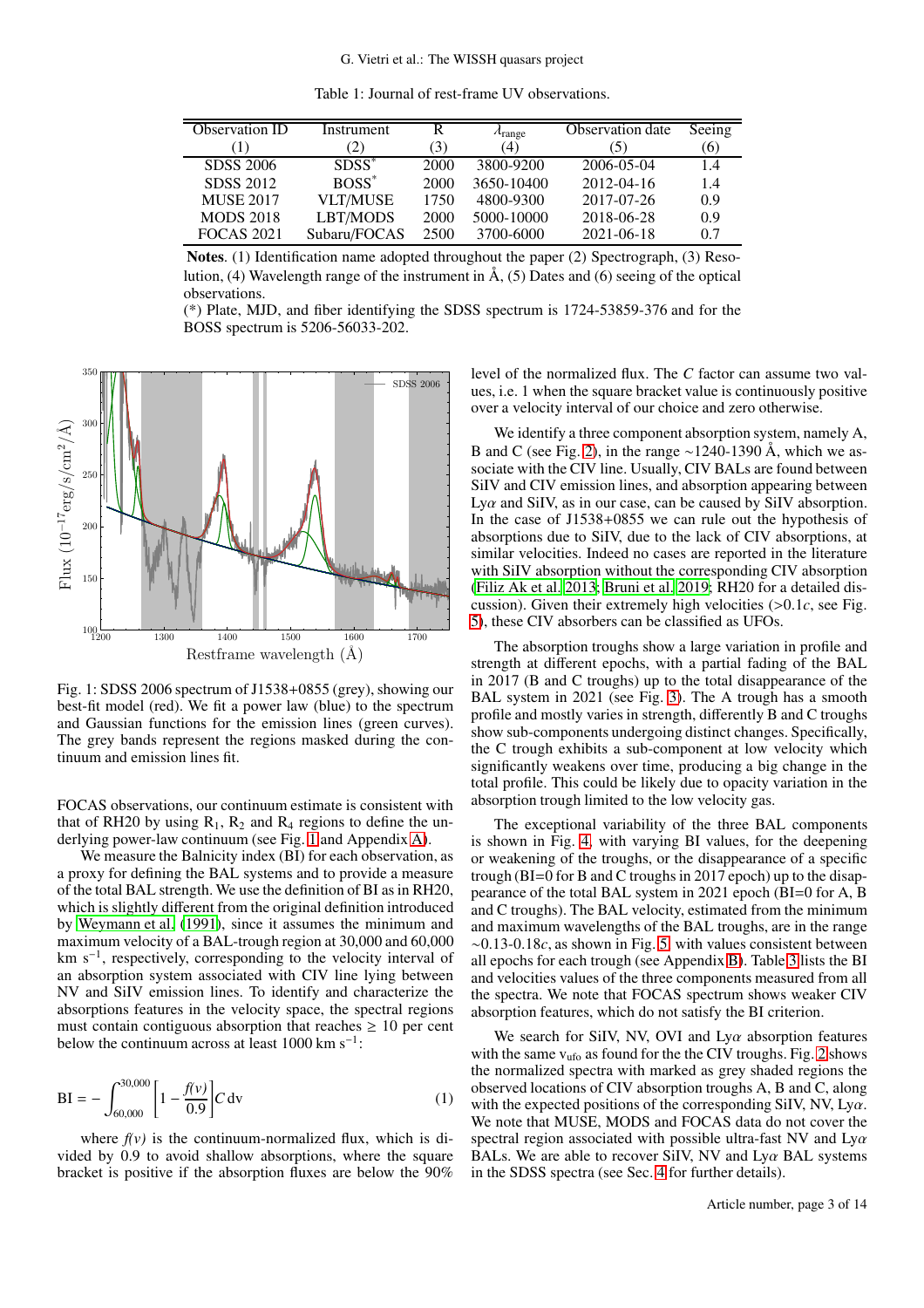<span id="page-3-0"></span>

Fig. 2: Comparison of the optical spectra of J1538+0855 taken at different epochs (see Table [1,](#page-2-0) with the observed locations of CIV absorption troughs A, B and C marked as grey shaded regions. The expected positions of the corresponding SiIV (pink), NV (cyan),  $Ly\alpha$  (green) and OVI (coral) absorption are also shown as shaded regions.

<span id="page-3-1"></span>

Fig. 3: Normalized spectra of J1538+0855 in the rest-frame 1240-1390  $\AA$  region, where the three highly-blueshited CIV BAL are detected. Horizontal dashed line represents the 90% level of the continuum-normalized flux (solid line).

Furthermore, a comparison between epochs reveal that at the velocity of the A, B and C CIV troughs, the flux variation computed for different ions appears to modulate similarly to the corresponding CIV troughs (see Fig. [7\)](#page-5-0). The implications of this behaviour are discussed in Sec. [3.2.](#page-3-3)

<span id="page-3-2"></span>

Fig. 4: Balnicity index of A, B and C BAL troughs in J1538+0855 at each observing epoch. Grey dashed line indicates the zero level.

#### <span id="page-3-3"></span>3.2. Variability

We measure the strength of the absorption troughs A, B and C in all the spectra, to study their variability in detail. We calculate for each epoch the absorption strength,  $A<sub>S</sub>$ , as described in [Capellupo et al. \(2013\)](#page-8-29), which is defined as the fraction of the normalized continuum flux removed by absorption ( $0 \leq A_s \leq 1$ ) within the velocity interval that varied between two consecutive epochs (the higher the absorption feature, the higher *A<sup>S</sup>* ). A single value of *A<sup>S</sup>* is adopted for each trough, based on the average flux within the velocity interval that varies. The latter must be at least 1200 km s<sup>-1</sup> in width and the flux difference in this re-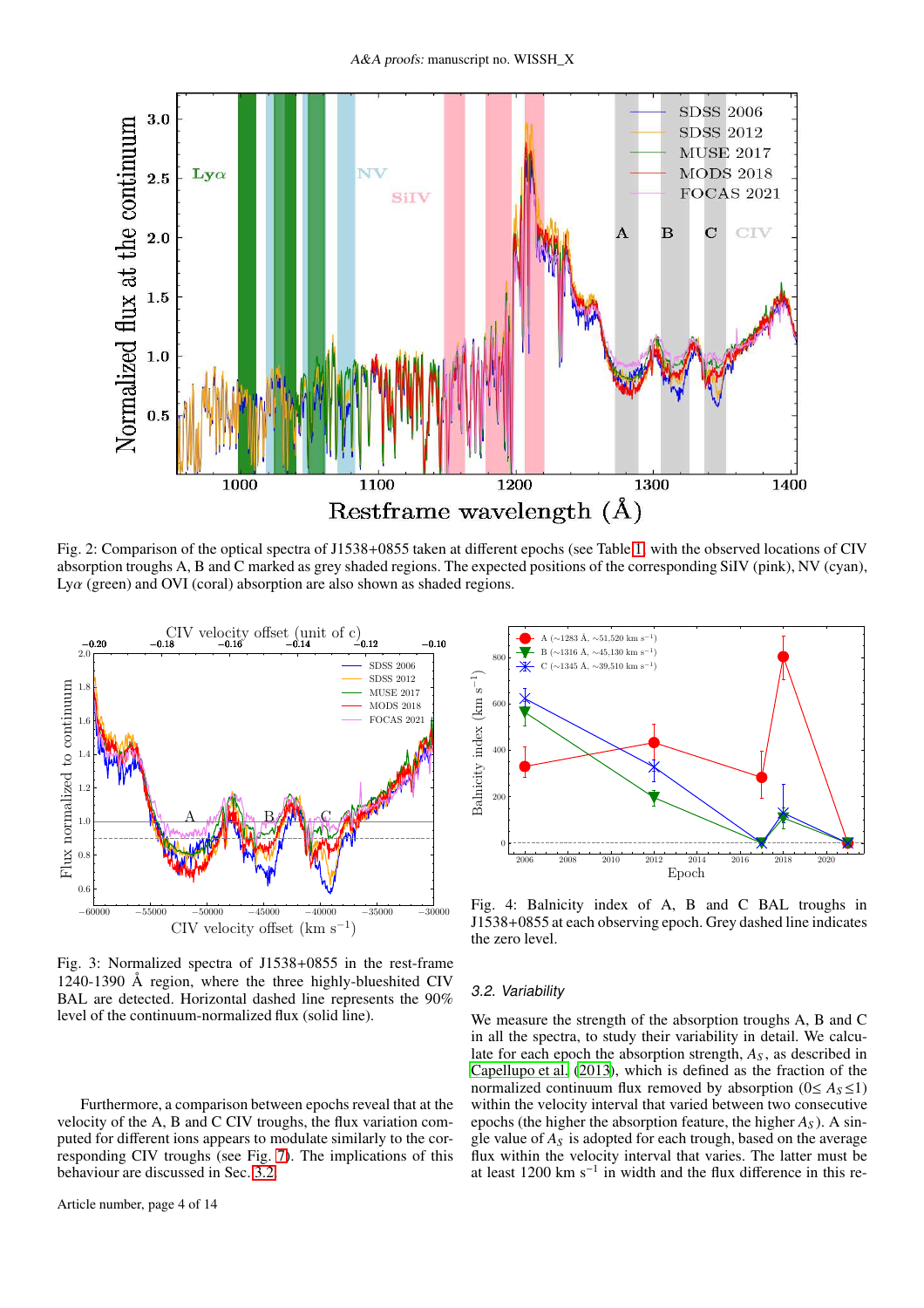<span id="page-4-1"></span>

Fig. 5: The SDSS 2006 continuum-normalized spectrum of J1538+0855, showing highly-blueshited (> 0.1*c*) BAL signatures (A, B and C) associated with CIV absorption, blue-wards of the SiIV emission line. In light pink are indicated absorptions below 90% of the continuum. Green dashed lines represent the minimum and maximum velocity estimated for the BAL outflow in each trough, respectively. Horizontal dashed line represents the 90% level of the continuum-normalized flux (solid line).

gion must be at least  $4\sigma$  (see eq. 1 in [Capellupo et al. 2012\)](#page-8-30) to be included as a varying region (Fig. [6](#page-4-2) highlights the varying region found between the first two epochs, i.e. 2006 and 2012, see Appendix [C](#page-11-0) for the other epochs).

The value of  $A_S$  and  $\Delta A_S$  give a direct measurement of the strength of the BAL and the change in absorption strength between two epochs, respectively, in only the varying spectral region. As reported in Fig. [6,](#page-4-2) we find that CIV A trough shows a deepening (i.e. *A<sup>S</sup>* is higher than the previous epoch) from epochs 2006 to 2012 at the low velocity end of the absorption on timescale of  $\Delta t_{\text{rest}}$ =1.30 year, with no significant variation of the trough at higher velocity. Fig. [C.1](#page-11-1) in Appendix [C](#page-11-0) shows the varying regions for the A troughs between epochs (i) 2012- 2017, where it gets shallower in a similar velocity range as that of 2006-2012, (ii) 2017-2018, where it gets deeper over the total velocity interval of the trough, and (iii) 2018-2021, where the BAL disappears (see Appendix [C\)](#page-11-0).

As for B and C troughs, they change in concert, in spite of their different outflow velocity (i.e., they are caused by absorbers with similar physical condition): they gradually disappear from 2006 to 2017, after that they get deeper in 2018 and disappear again in 2021 (see Fig. [C.2](#page-12-0) and [C.3](#page-13-0) in Appendix [C\)](#page-11-0).

Two different scenarios can explain the observed variability of the different components of the BAL UFO, i.e. the motion of the gas across our line of sight and changes in ionization. The fact that the variability behavior of A trough is different from that of B and C components clearly suggests a different origin among them. Fig. [7](#page-5-0) shows the ratio of SDSS 2012 to SDSS 2006 spectrum, which are the only two spectra covering the position of the corresponding ultra-fast NV and Lya BALs. On the one hand, looking at the variation in the CIV and in the spectral regions corresponding to other ions with a different ionization state such as SiIV,  $Ly\alpha$  and NV, we find that for troughs B and C, SiIV is almost stable, while CIV, NV and  $Ly\alpha$ 

<span id="page-4-2"></span>

Fig. 6: Comparison of the spectra at the location of the CIV A trough, between SDSS 2006 and SDSS 2012 epochs. Shaded region marks the interval of velocity that varied between the two epochs, within which the parameter  $A_s$  (the fraction of the normalized continuum flux removed by absorption) was derived, for each epoch. Dashed line represents the 90% level of the continuum-normalized flux.

are variable, which is inconsistent with the gas motion scenario. On the other hand, for trough A, the variability of SiIV matches that observed for CIV, NV and  $Ly\alpha$  transitions. These findings are confirmed by the Spearman correlation test run over the flux ratio between the SDSS 2006 and 2012 epochs in the spectral region associated with the CIV BAL and that of NV, Ly $\alpha$  and SiIV assuming the same velocity (see Table [2\)](#page-5-1). This result supports a gas motion scenario for trough A, at least for these two epochs and a change in ionization as the cause of the observed variability for the B and C troughs. We compare the BI and the continuum luminosity at 1450 Å,  $L_{1450}$ , for troughs B and C excluding the two epochs with BI=0, finding a strong correlation (p-value≪1×10<sup>-4</sup>) [\(Trevese et al. 2013\)](#page-8-31), while BI and L<sub>1450</sub> do not correlate for trough A (excluding the last epoch with BI=0, p-value=0.6), suggesting the gas motion as the origin of its variability [\(Gibson et al. 2008\)](#page-8-32).

These findings allow us to adopt a hybrid scenario in which both gas motion and change in ionization are responsible for BAL variability in J1538+0855.

#### <span id="page-4-0"></span>**4. Ionization and total column density**

A careful analysis of the SDSS spectra in the region on the shortward side of the  $Ly\alpha$  emission allows us to recover BAL features corresponding to NV, Ly $\alpha$  and SiIV lines at the same velocity as CIV BAL troughs (see Fig. [8\)](#page-5-2). To derive their ionic column densities  $N_{\text{ion}}$ , we model the normalized spectrum  $I(\lambda) = F_{\text{obs}}(\lambda)/F_{\text{c}}$ where  $F_{obs}$  is the observed flux and  $F_c$  the continuum flux. We adopt the apparent optical depth (AOD, [Savage & Sembach](#page-8-33) [1991\)](#page-8-33) method to measure  $N_{\text{ion}}^1$  $N_{\text{ion}}^1$ , relying on the  $\tau(\lambda) \equiv -\ln(I(\lambda))$ relation between the intensity and the optical depth. The AOD

<span id="page-4-3"></span>We treat unresolved doublets as single lines, with a summed oscillator strength and weighted average wavelength (e.g. [Hamann et al.](#page-8-34) [2018](#page-8-34)).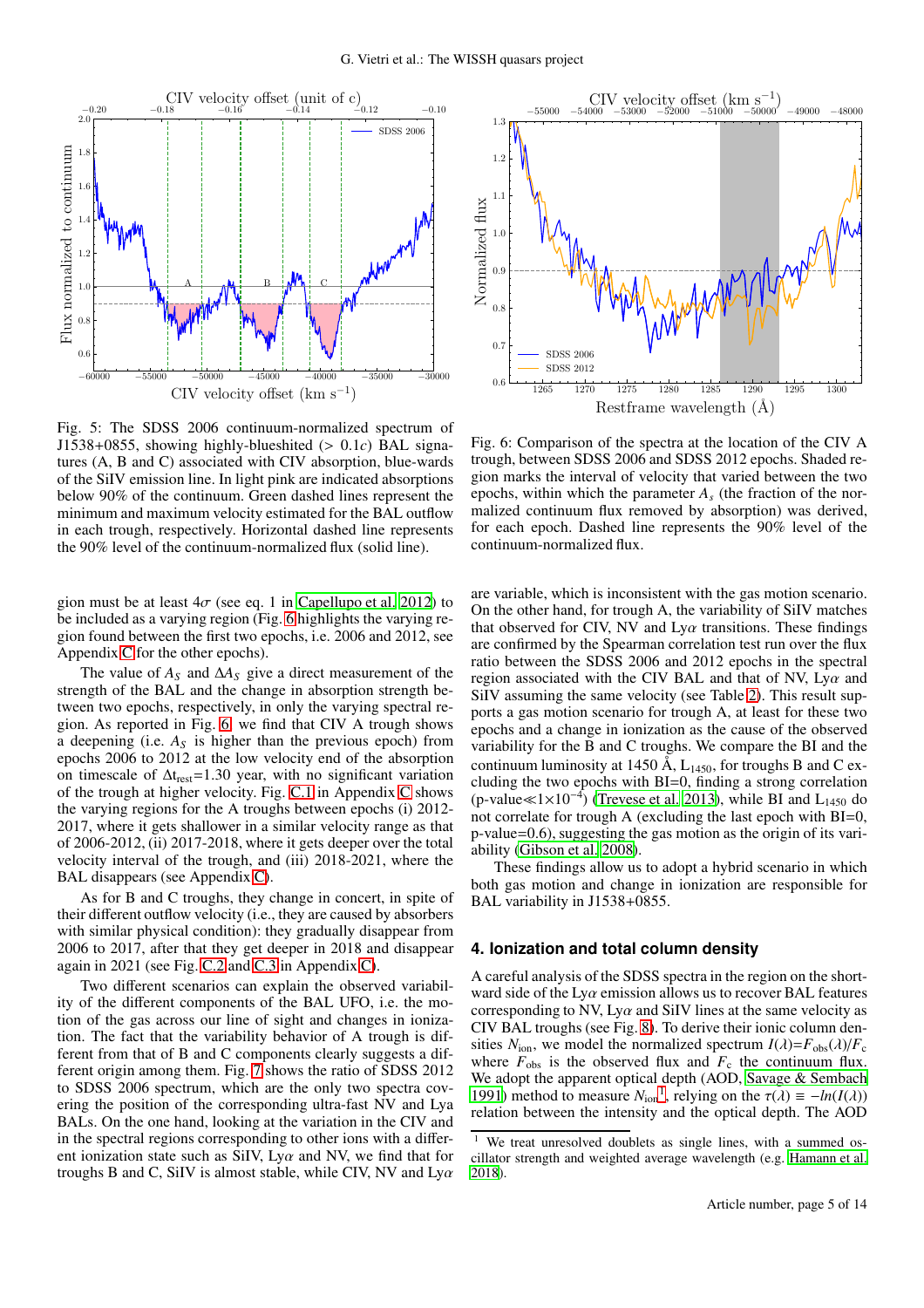<span id="page-5-0"></span>

Fig. 7: The SDSS 2012 and SDSS 2006 ratio spectra for CIV (top panel), NV (second panel),  $Ly\alpha$  (third panel) and SiIV (bottom panel) absorption regions. The light-blue bands highlight the common variability spectral range of A, B and C BAL absorptions features in the velocity space.

<span id="page-5-1"></span>Table 2: Results of the Spearman's correlation test of the ratio between SDSS 2006 and 2012 spectra.

| <b>BAL</b> component | Ions            | $\rho$  | P-value              |
|----------------------|-----------------|---------|----------------------|
| (1)                  | (2)             | (3)     | (4)                  |
| A                    | <b>CIV-NV</b>   | 0.38    | $1.2 \times 10^{-4}$ |
|                      | $CIV-Ly\alpha$  | 0.44    | $5.3 \times 10^{-6}$ |
|                      | <b>CIV-SiIV</b> | 0.29    | $3.5 \times 10^{-3}$ |
| B                    | <b>CIV-NV</b>   | 0.12    | 0.30                 |
|                      | $CIV-Ly\alpha$  | $-0.21$ | 0.07                 |
|                      | <b>CIV-SiIV</b> | 0.18    | 0.11                 |
| C                    | <b>CIV-NV</b>   | 0.58    | $1.0\times10^{-8}$   |
|                      | $CIV-Ly\alpha$  | 0.39    | $4.1 \times 10^{-4}$ |
|                      | <b>CIV-SiIV</b> | $-0.14$ | 0.21                 |

Notes. (1) Component of the BAL UFO, (2) Spectral ratio comparison between different ions, (3) Spearman rank and (4) Significance level.

method is used to find lower limits on  $N_{\text{ion}}$  for singlets and contaminated doublets, or upper limits on  $N_{\text{ion}}$  in case there are no detection of absorption troughs.

We first fit the CIV troughs by assuming the following Gaussian optical depth profiles (in the velocity frame):

$$
\tau(v) = \tau_0 e^{-\Delta v^2/b^2} \tag{2}
$$

where  $\tau_0$  is the line-center optical depth,  $\Delta v$  is the velocity shift from the line center, *b* is the Doppler parameter. We adopt two Gaussian components to account for the asymmetric profiles of each trough. We then fit the absorption from NV,  $Ly\alpha$  and SiIV

<span id="page-5-2"></span>

Fig. 8: Continuum-normalized SDSS 2006 spectrum showing from right to left the best-fit model of the UFO BALs troughs for CIV (blue), SiIV (purple), NV (red) and  $Ly\alpha$  (gold) ions. The spectrum includes many lines of the  $Ly\alpha$  forest that we mask (vertical gold lines) during the fitting procedure. The continuum level is represented as magenta horizontal line.

ions at the velocities measured for the CIV UFO by adopting the following procedure:

- ∆v and *b* for each component of NV, Lyα and SiIV absorption lines are fixed to match the best-fit values of the CIV troughs;
- the ratio of the  $\tau_0$  of the two Gaussian components describing each trough are fixed to that of the corresponding CIV trough;
- the narrow absorption lines from the  $Ly\alpha$  forest are masked.

This avoids blending with the  $Ly\alpha$  forest features and allows to place upper limits on *N*ion.

By integrating the best-fit optical depth profiles over the troughs:

$$
N_{\text{ion}} = \frac{3.7679 \times 10^{14}}{\lambda f} \int \tau(v) \, \text{d}v \tag{3}
$$

where  $\lambda$  is the laboratory wavelength and  $f$  is the oscillator strength of the considered species. We use the numerical code Cloudy 17.02 version [\(Ferland et al. 1998](#page-8-35)[,Ferland et al. 2017](#page-8-36)) to compute the fraction of ionic species by varying the ionization parameter *U* and assuming a gas in photoionization equilibrium, solar abundances [\(Lodders 2003\)](#page-8-37) and the broad-band spectral energy distribution of J1538+0855 (Saccheo et al. in prep). Fig. [9](#page-6-1) shows the theoretical curves of  $U$  and measured  $N_H$  by assuming the column density  $N_{\text{ion}}$  derived for CIV, NV, SiIV and Ly $\alpha$  ions for the A component of the UFO BAL in J1548+0855. The grey shaded region in Fig. [9](#page-6-1) represents the range of  $N_{\rm H}$  and *U* values that are consistent with both upper limits on SiIV and NV and the lower limit of the CIV, respectively. We adopt the mean value of these ranges as the best estimate for the ionization parameter and total column density, i.e.  $U \approx 0.04$  and  $N_H \approx 1.2$  $\times 10^{19}$  cm<sup>-2</sup>, respectively, taking into account relativistic effect [\(Luminari et al. 2020](#page-8-38)). Following the same method, we also derive *U*≈0.02 and  $N_H \approx 1.6 \times 10^{19}$  cm<sup>-2</sup> both for B and C troughs.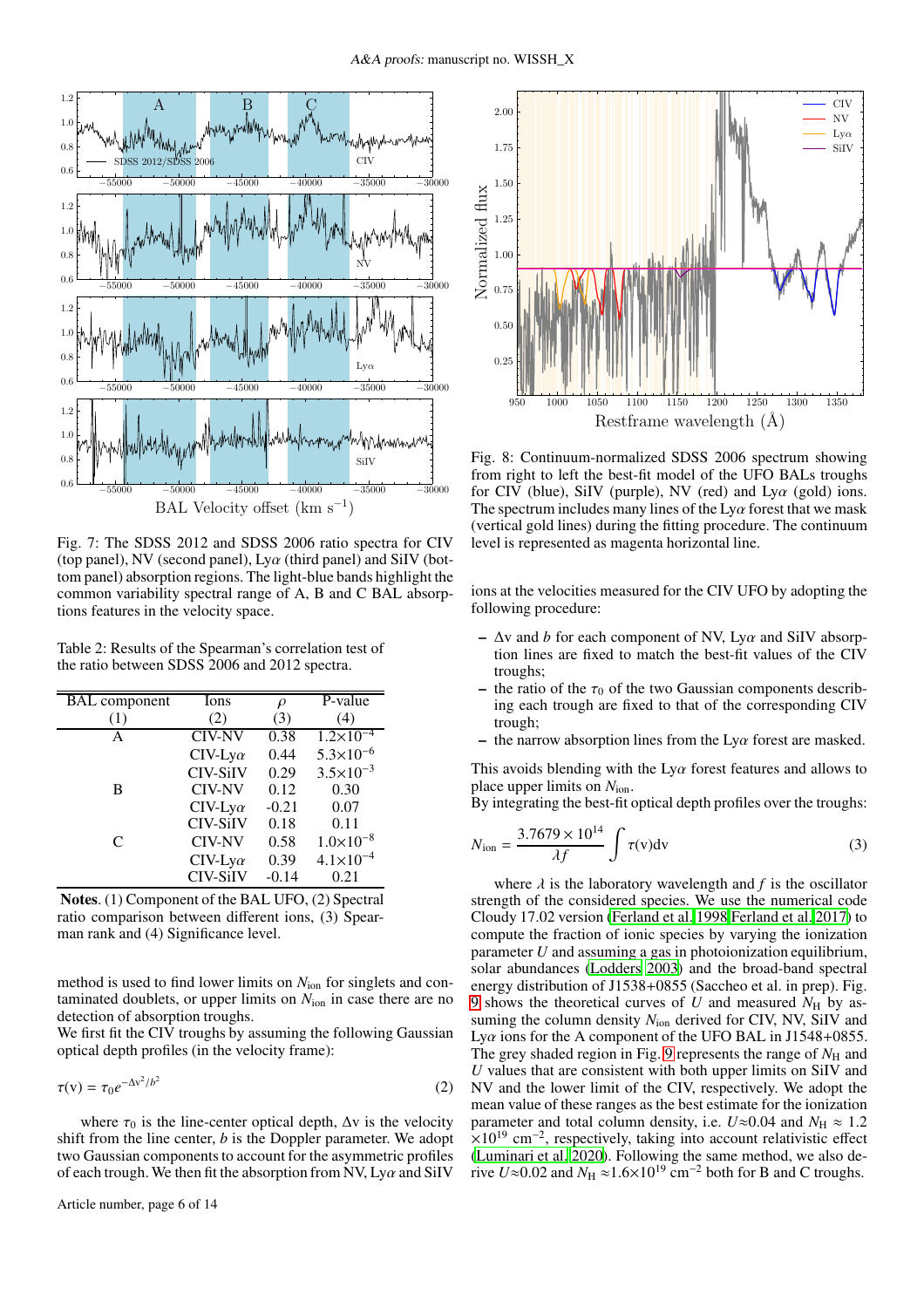<span id="page-6-1"></span>

Fig. 9: Theoretical values of *U* and computed  $N_H$  by assuming the *N*ion lower limit for CIV (blue solid curve), and upper limits for NV (orange dashed curve), SiIV (green dashed curve) and Ly $\alpha$  (red dashed curve) ions for the A component of the UFO BAL in the SDSS 2012 spectrum of J1548+0855.

# <span id="page-6-0"></span>**5. Physical parameters of the BAL UFO in J1538+0855**

#### 5.1. Estimate of the distance of the ultra-fast outflows

#### 5.1.1. Component A of the UFO

The gas transverse motion scenario allows to place an upper limit on the distance of the absorbing gas responsible for the A component of the UFO from the continuum source. Following [Capellupo et al. \(2013](#page-8-29)) we estimate the size of the continuum region at a particular wavelength,  $D_{\lambda}$ . For estimating  $D_{\lambda}$ , we consider a standard thin accretion disc that emits as a blackbody at an effective emitting wavelength  $\lambda$  and use Wien's displacement law  $(kT = hc/\lambda$ , with *h* the Planck constant, *k* the Boltzmann constant and *c* the speed of light) to translate the temperature to the wavelength corresponding to maximum blackbody emission to estimate the radius of the disc at that wavelength [\(Peterson](#page-8-39) [1997\)](#page-8-39). Following [Morgan et al. 2010,](#page-8-40) the size of the accretion disk can be rewritten as:

$$
R_{\lambda_{\text{max}}} = 9.7 \times 10^{15} \left(\frac{\lambda_{\text{max}}}{\mu \text{m}}\right)^{4/3} \left(\frac{M_{\text{BH}}}{10^9 \text{M}_{\odot}}\right)^{2/3} \left(\frac{L_{\text{Bol}}}{\eta L_{\text{Edd}}}\right)^{1/3} \text{cm}
$$
(4)

where  $M_{\text{BH}}$  is the BH mass,  $L_{\text{Bol}}/L_{\text{Edd}}(=\lambda_{\text{Edd}})$  the Eddington ratio,  $\eta$  the radiative efficiency, and  $\lambda_{\text{max}}$  the maximum blackbody emission wavelength. We used  $M_{\rm BH}$ =5.5 × 10<sup>9</sup> M<sub>☉</sub> and  $\lambda_{\text{Edd}} = 1$ , as found by [Vietri et al. \(2018\)](#page-8-23). Adopting a standard  $\eta$ =0.10 and  $\lambda_{\text{max}}$ =1300 Å based on the location of the CIV BAL troughs in J1538+0855, we find  $D_{1300} = 2 \times R_{1300} = 0.003$  pc.

We then derive the absorption strength  $A<sub>S</sub>$  and measure its variations ( $\Delta A_S$ ) between the two epochs consistent with gas motion scenario (2006-2012 yr). We calculate the crossing speed of the outflow component, as indicated by [Capellupo et al. 2013.](#page-8-29) Specifically, we assume their crossing disk model and that the

A trough in J1538+0855 is always saturated during our monitoring campaign: a circular disc crosses a larger circular continuum source along a path through the centre of the background circle. In this case the distance travelled by the A absorber is  $d = \sqrt{\Delta A_S} D_{1300}$  and considering a  $\Delta t_{\text{rest}} = 1.30$  yr between SDSS 2006 and 2012 for which a transverse gas motion scenario is favoured, the derived transverse velocities is  $v_{\text{cross}}=d/\Delta t_{\text{rest}}= 640$ km s−<sup>1</sup> to cross the continuum source. Assuming that the crossing speed is equal to the Keplerian rotation speed around the BH, we constrain the location of the A component of the BAL UFO in J1538+0855 at  $R_{\text{out}}^{\text{A}}$  ≤58 pc.

#### 5.1.2. Components B and C of the UFO

Change in the ionizing flux scenario sets an upper limit on the distance between the clouds responsible for B and C troughs and the continuum source. In this case, by assuming that the gas is in photoionization equilibrium and following [Narayanan](#page-8-41) et al. [\(2004\)](#page-8-41), the ionization parameter is given by:

$$
U = \frac{1}{4\pi R_{\text{ufo}}^2 n_e c} \int_0^{912\text{\AA}} \frac{\lambda L_\lambda}{hc} d\lambda \tag{5}
$$

with  $\lambda L_{\lambda}$  the spectral energy distribution of J1538+0855 and  $n<sub>e</sub>$  the hydrogen number density, which is function of the recombination time *t*rec as follows:

$$
n_{\rm e} \sim \frac{1}{\alpha_{\rm rec} t_{\rm rec}}\tag{6}
$$

where  $\alpha_{\text{rec}} = 2.8 \times 10^{-12} \text{ cm}^{-3} \text{s}^{-1}$  [\(Arnaud & Rothenflug 1985](#page-8-42)) is the recombination rate coefficient for  $\text{CIV} \rightarrow \text{CIII}$ . By assuming a recombination time equal to  $\Delta t_{rest}$ =1.30 yr between SDSS 2006 and 2012, it is therefore possible to derive a lower limit on *n*e ≥8,700 cm<sup>-3</sup>. This results into an upper limit on *R*<sub>ufo</sub> for the B and C troughs at  $R_{out}^{B,C} \leq 2.7$  kpc, adopting  $U \approx 0.02$  as found from Cloudy photoionization simulations (see Sect. [4\)](#page-4-0).

#### 5.2. Kinetic power of the ultra-fast outflows

We also provide an estimate of the kinetic power for each component of the BAL UFO following [Hamann et al.](#page-8-43) [\(2019\)](#page-8-43). We estimate the kinetic energy  $E_{\text{K,ufo}}$ , by assuming an expanding shell at a certain velocity ( $v_{\text{ufo}}$ ) with a global covering factor  $Q^2$  $Q^2$  (the fraction of  $4\pi$  steradians covered by the outflow as seen from the central quasar) and at a radial distance, *R*ufo:

<span id="page-6-4"></span>
$$
E_{\text{K,ufo}} = 4.8 \times 10^{53} \left( \frac{Q}{0.15} \right) \left( \frac{N_{\text{H}}}{5 \times 10^{22} \text{ cm}^{-2}} \right) \left( \frac{R_{\text{ufo}}}{1 \text{ pc}} \right)^2 \left( \frac{\text{v}_{\text{ufo}}}{8000 \text{ km s}^{-1}} \right)^2 \text{erg.}
$$
\n(7)

For the component A we derive  $E_{\text{K,ufo}}$  by using  $R_{\text{ufo}} = R_{\text{out}}^{\text{A}} \le 58$ pc,  $v_{\text{ufo}} = v_{\text{max}} = 53,700 \text{ km/s}^3$  $v_{\text{ufo}} = v_{\text{max}} = 53,700 \text{ km/s}^3$  $v_{\text{ufo}} = v_{\text{max}} = 53,700 \text{ km/s}^3$  i.e. the velocity estimated from the maximum wavelengths, representative of the bulk velocity of the outflowing gas (see Fig. [5](#page-4-1) and Table [3\)](#page-7-1),  $Q = 0.15$  (based on the incidence of CIV BALs in SDSS QSOs, e.g. [Gibson et al. 2009,](#page-8-44)

<span id="page-6-2"></span>The outflow clumpiness is not taken into account, i.e. we assume a volume filling factor of unity, therefore  $\dot{E}_{K,\text{ufo}}$  is to be considered as an upper limit.

<span id="page-6-3"></span>By assuming  $v_{\text{ufo}} = v_{50}$ , the velocity at 50 per cent of the line flux, as done for X-ray UFOs,  $E_{K,\text{ufo}}$  decreases by a factor of ~13%.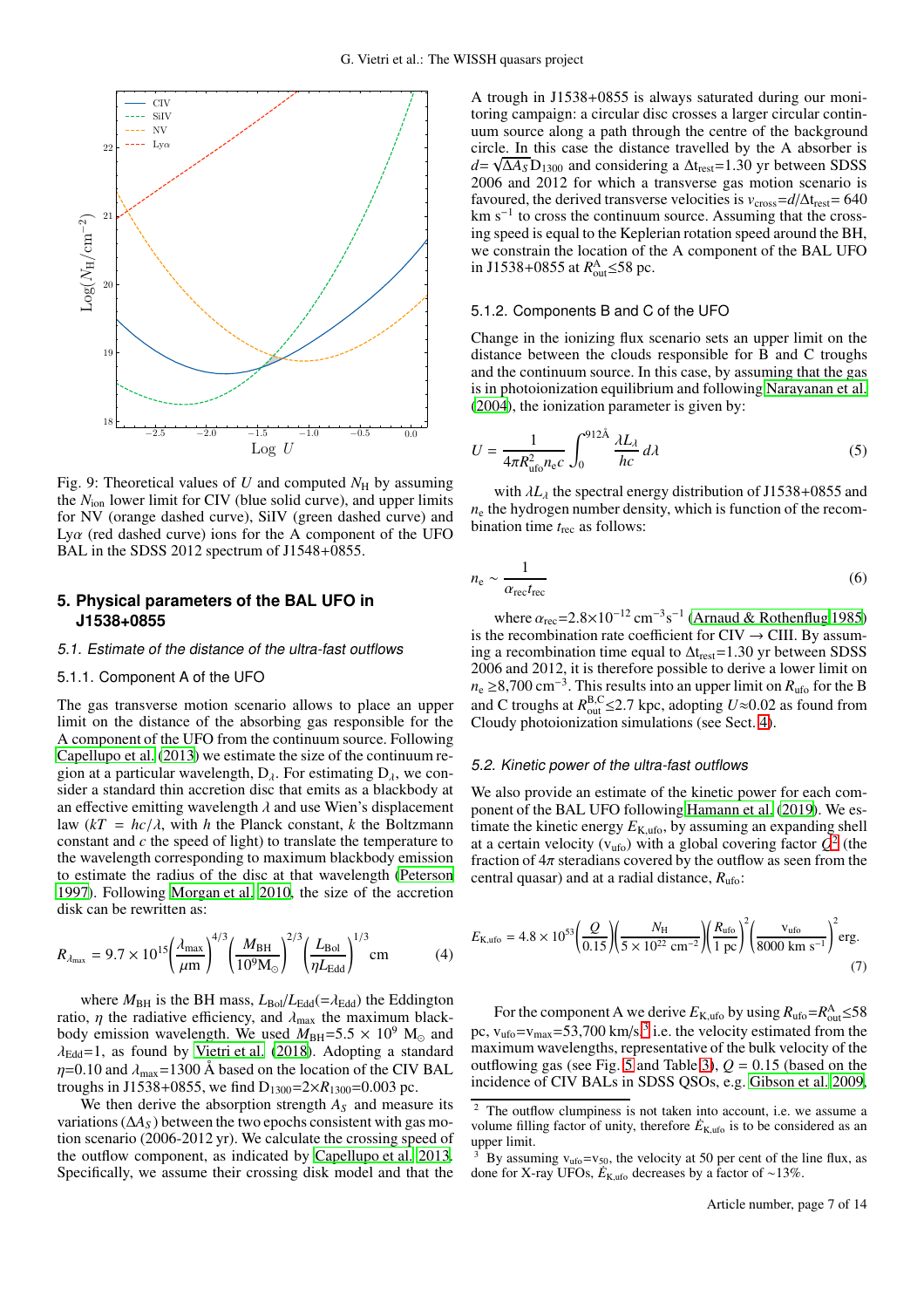BAL component Epoch BI  $v_{min}$   $v_{max}$   $\overline{\Delta t_{rest}}$  $(1)$   $(2)$   $(3)$   $(4)$   $(5)$   $(6)$ A 2006  $330_{+80}^{-50}$ 50460 53490 -<br>48900 53700 1.30 2012 430<sup>-120</sup> 53700 1.30<br>53580 1.16  $2017$  280<sup>-90</sup> 49660 53580 1.16<br>49000 54010 0.20 2018  $800_{+90}^{-100}$ 49000 54010 0.20  $2021$  - - 0.65 B 2006  $560_{+40}^{-60}$ <br>2012 200<sup>-40</sup> 43290 47050 -<br>43940 46450 1.30 2012 200<sup>-40</sup><sub>+30</sub> 46450 1.30<br>1.16 2017 2018  $110^{-50}_{+40}$ 43950 46010 0.20  $2021$  - - - 0.65 C 2006  $620^{+40}_{+40}$ <br>2012 330<sup>-60</sup> 38160 40920 -<br>38160 40920 1.30 2012  $330_{+30}^{-60}$ <sup>+</sup><sup>30</sup> 38160 40920 1.30 2017 - - - 1.16 2018  $130_{+120}^{-40}$ <sup>+</sup><sup>120</sup> 39840 41360 0.20 2021 - - - 0.65

<span id="page-7-1"></span>Table 3: Properties of the multi-component BAL in J1538+0855

BAL trough in km/s and (6) rest-frame time in year elapsed since tion of AGN showing different types of outflows from [Fiore et al.](#page-8-45) the previous observation.

[Hamann et al. 2019](#page-8-43)) and  $N_{\text{H}}$  = 1.2×10<sup>19</sup> cm<sup>-2</sup> as derived from photoionization models (see Sec. [4\)](#page-4-0). Dividing  $E_{\text{K,ufo}}$  by a characteristic flow time given by  $R_{\text{ufo}}/v_{\text{max}}$ , we find a kinetic power of  $E_{\text{K,ufo}}$  ≤ 5.2×10<sup>44</sup> erg s<sup>-1</sup>. Similarly, by assuming  $R_{\text{ufo}} = R_{\text{out}}^{\text{B,C}}$ <br>and  $N_{\text{H}} = 1.6 \times 10^{19}$  cm<sup>-2</sup> we find  $E_{\text{K,ufo}}$  ≤ 2.1×10<sup>46</sup> erg s<sup>-1</sup> and  $E_{K,\text{ufo}} \leq 1.4 \times 10^{46} \text{ erg s}^{-1}$ , for the trough B and C, respectively.

In Fig. [10](#page-7-2) we report the  $\dot{E}_{K,\text{ufo}}$  values for A, B and C components in J1538+0855 as a function of the *L*<sub>Bol</sub> compared to the values reported for a large collection of outflows by [Fiore et](#page-8-45) al. [\(2017](#page-8-45)) and [Miller et al. \(2020\)](#page-8-46). The upper limit constraints on the distance of the different components of the UFO BAL imply to  $E_{K,\text{ufo}}$  values consistent with ~0.1-10% of the *L*<sub>Bol</sub> of J1538+0855.

#### <span id="page-7-0"></span>**6. Summary and Conclusions**

We have presented the analysis of extremely high-velocity and highly variable CIV BAL troughs discovered in the luminous QSO J1538+0855 at z∼3.6, based on spectroscopic observations taken at five different epochs spanning about 17 years in the observed frame (see Table [1\)](#page-2-0).

We report on the detection of a three-component BAL UFO  $(*40,000-54,000 \text{ km s}^{-1})$ , showing variability both in strength and shape, disappearing and reappearing at different epochs. The number of similar UFOs detected so far is still limited (only 2 out of 40 BAL UFOs in RH20 show three distinct components). The study of the evolution of the BAL features in this unique system gives us the opportunity of shedding light on the physical properties of the BAL UFO and its potential effect on the host galaxy.

By looking at the presence of NV, OVI and SiIV absorptions at similar speeds of CIV BALs, we found that the troughs changed in a similar manner and the variability trends are not the same for all components i.e., the components B and C varied in concert, while the A component exhibits a different behaviour. These findings allow us to support a hybrid scenario as the origin of the variability, i.e. changes in ionization state for

<span id="page-7-2"></span>

Notes. (1) Component of the BAL UFO, (2) observation epoch, Fig. 10: Kinetic power as a function of bolometric luminosity for (3) Balnicity index, (4) minimum and (5) maximum velocity of the CIV BAL J1538+0855 (red and magenta stars) and a compila-[\(2017\)](#page-8-45), i.e. ionized [OIII] (red crosses), BAL outflows (orange stars) and X-ray UFOs (green triangles), and from [Miller et al.](#page-8-46) [\(2020\)](#page-8-46), BAL outflow (blue open triangles).

B and C troughs and transverse motion of the absorbing material responsible for the A component across our line of sight between 2006 and 2012. The disappearance of B and C troughs observed during the 2017 epoch, and the total disappearance of all the three BAL components observed in 2021, could be the result of the combination of such scenarios. On the one hand, for B and C components a sufficient increase in the ionization potential and/or a reduction in the amount of shielding material between the radiation source and the outflow could cause the coordinated disappearance of the troughs, leading to reduced ionic column densities (e.g. [De Cicco et al. 2018\)](#page-8-47). On the other hand, the BAL material responsible for the A component could just be moved out from our line of sight causing its disappearance, but still existing (e.g. [Capellupo et al. 2012](#page-8-30), [Filiz Ak et al. 2012,](#page-8-48) [De Cicco et al. 2018\)](#page-8-47). The transverse motion scenario responsible for the variability observed during 2006 and 2012 epochs implies an upper limit of  $R_{\text{out}}^{\text{A}} \le 58 \text{ pc}$  for the outflowing gas of the A trough if Keplerian-dominated tangential motion is assumed. Variations of the A trough have been confirmed by subsequent observations but the lack of spectroscopic data at  $\lambda \leq 1200$  Å does not allow to pinpoint their origin. By assuming that the variations observed for CIV A component are due to gas motion, in particular during the epochs 2017 and 2018, corresponding to the shortest observed variability time ( $\Delta t_{rest}$ =0.20 yr), the transverse velocity is v<sub>cross</sub> = 6,500 km s<sup>-1</sup> leading to a minimum upper limit estimate of the distance  $R_{\text{out,min}}^{\text{A}} \leq 0.6$  pc. This absorber would be placed at a distance consistent with the CIV broad line region radius of J1538+0855 ( $R_{\text{BLR}}^{\text{CIV}}$ =0.4 pc, [Lira et al. 2018\)](#page-8-49). This would be in agreement with the expectation of some popular models of BAL outflows [\(Murray et al. 1995](#page-8-50), [Proga et al. 2000\)](#page-8-51), which predict that they are co-spatial (or lying just beyond) the BLR. In this case, by assuming  $R_{\text{ufo}} = R_{\text{out,min}}^{\text{A}}$  in Eq. [7](#page-6-4)  $\dot{E}_{\text{K,ufo}}$  would decrease by a factor of <sup>∼</sup>100. Similarly, by assuming the change in ionization as the cause for B+C component variability over  $\Delta t_{\text{rest}}$ =0.20 yr, we obtain  $R_{\text{out,min}}^{\text{B,C}}$  ≤1050 pc. Such upper limit is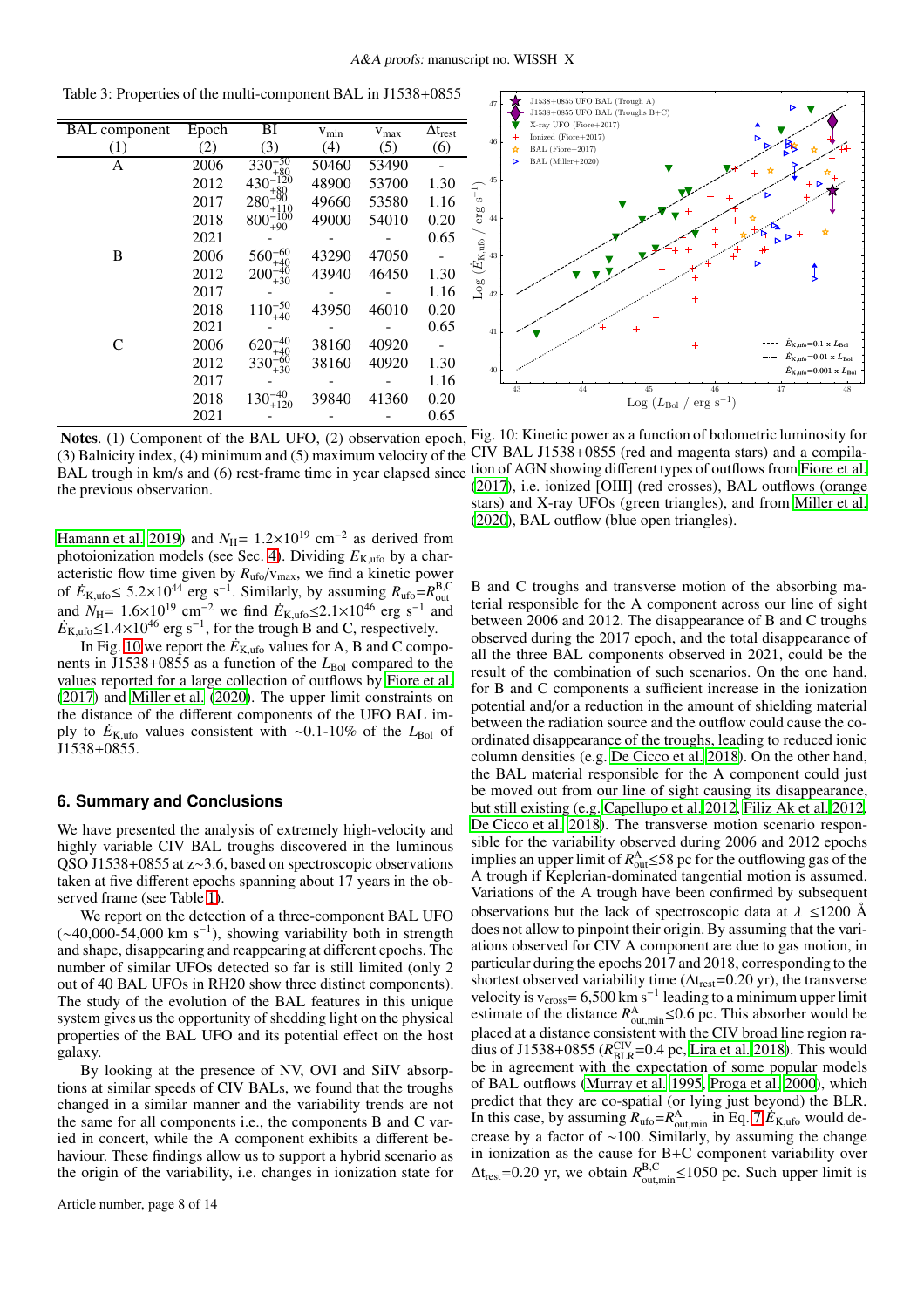compatible with the typical distance of tens of parsecs found by [He et al. \(2019\)](#page-8-52) based on the study of absorption troughs variability due to ionization changes of a large sample (∼900) of BAL QSOs. The assumption of  $R_{\text{ufo}} = R_{\text{out,min}}^{\text{B,C}}$  would imply an upper limit estimation on the kinetic power of  $\dot{E}_{K,\text{ufo}}$  ≤7.9×10<sup>45</sup> erg  $s^{-1}$  and  $E_{K,\text{ufo}} \leq 5.8 \times 10^{45}$  erg s<sup>-1</sup> for B and C troughs, respectively.

It is therefore evident that to overcome the limitations of present data in accurately constraining  $\dot{E}_{K,ufo}$  are necessary (i) a spectral monitoring to probe the existence of BAL variability on much shorter timescales than a year and (ii) conclusive information of the presence of PV absorption blueshifted as the CIV trough, which cannot be derived due the low quality of the data in the corresponding spectral region ( $\approx$  930-970 Å). It is worth noting that a detection of this ion in the UFO would imply a  $N_{\rm H}$  = 10<sup>22.7</sup> cm<sup>-2</sup>(e.g. [Capellupo et al. 2014](#page-8-53)) and  $\dot{E}_{\rm K, ufo}$  would increase by a factor of 3 dex, high enough to consider these UFOs being playing a key role for an efficient AGN feedback mechanism (i.e. *<sup>E</sup>*˙K,ufo∼0.01-0.05 <sup>×</sup>*L*Bol; [Faucher-Giguère & Quataert](#page-8-4) [2012,](#page-8-4) [Di Matteo et al. 2005.](#page-8-54))

We plan to perform a high-resolution (R=40,000) spectral monitoring using instruments such as VLT/UVES and Subaru/HDS on a timescale from days to weeks up to few months, to better constrain physical properties as  $N_{\rm H}$ , e.g. from PV variability, and  $R_{\text{ufo}}$ , which will be used for estimating  $\dot{E}_{\text{K,ufo}}$  of the UFO in J1538+0855. Interestingly, the detection of a BAL variation occurring on  $\Delta t_{rest}$  of ∼20 days would imply a distance of  $R_{\text{out}}^{\text{A}}$ ∼0.04 pc, i.e. a factor of 10 smaller than the CIV BLR radius in J1538+0855, and  $R_{\text{out}}^{\text{B,C}}$ ~550 pc for troughs B and C.<br>High-resolution spectroscopy is also needed to fully resolve the BAL troughs and enable the identification of blueshifted narrow absorption lines in the UV spectrum, which can trace another phase of the outflows in J1538+0855. Finally, the presence of such CIV UFO may be considered as a promising mechanism for the origin of the extended (∼75 kpc) CIV nebula surrounding J1538+0855 discovered by [Travascio et al. 2020.](#page-8-24) AGN-driven outflows are indeed invoked to deposit metal-enriched gas up large distances from the host galaxy and explain the presence of a non-pristine circumgalactic medium (e.g., [Choi et al. 2020](#page-8-55)). Deep MUSE data will be asked for probing the existence of a blueshifted component in the emission profile of the CIV nebula (i.e. similarly to the one discovered for the  $Ly\alpha$  nebula) that would support the scenario of QSO-driven CIV outflows that can propagate up to the scale of the CGM.

*Acknowledgements.* We are grateful to the anonymous referee for useful feedback which helped us to improve the paper. GV, EP, FF, CF and MB acknowledge support from PRIN MIUR project "Black Hole winds and the Baryon Life Cycle of Galaxies: the stone-guest at the galaxy evolution supper". EP, LZ and GV acknowledge financial support under ASI-INAF contract 2017-14-H.0. TM acknowledges support from JSPS KAKENHI (Grant Number 21H01126). FN and AL acknowledge support from the European Union's Horizon 2020 Programme under the AHEAD2020 project (grant agreement n. 871158). The LBT is an international collaboration among institutions in the United States, Italy and Germany. LBT Corporation partners are: Istituto Nazionale di Astrofisica, Italy; The University of Arizona on behalf of the Arizona Board of Regents; LBT Beteiligungsgesellschaft, Germany, representing the Max-Planck Society, The Leibniz Institute for Astrophysics Potsdam, and Heidelberg University; The Ohio State University, representing OSU, University of Notre Dame, University of Minnesota and University of Virginia. This paper used data obtained with the MODS spectrographs built with funding from NSF grant AST-9987045 and the NSF Telescope System Instrumentation Program (TSIP), with additional funds from the Ohio Board of Regents and the Ohio State University Office of Research. We acknowledge the help of the LBT Italia partnership in accepting our DDT proposal and supporting us throughout the whole program from observations preparation to data reduction. This research is based in part on data collected at the Subaru Telescope, which is operated by the National Astronomical Observatory of Japan. We are honored and grateful for the opportunity of observing the Universe from Maunakea, which has the cultural, historical, and natural significance in Hawaii. Based on data obtained with the European Southern Observatory Very Large Telescope, Paranal, Chile, under Programme 099.A-0316(A). Funding for SDSS-III has been provided by the Alfred P. Sloan Foundation, the Participating Institutions, the National Science Foundation, and the U.S. Department of Energy Office of Science. The SDSS-III web site is http://[www.sdss3.org](http://www.sdss3.org/)/. SDSS-III is managed by the Astrophysical Research Consortium for the Participating Institutions of the SDSS-III Collaboration including the University of Arizona, the Brazilian Participation Group, Brookhaven National Laboratory, Carnegie Mellon University, University of Florida, the French Participation Group, the German Participation Group, Harvard University, the Instituto de Astrofisica de Canarias, the Michigan State/Notre Dame/JINA Participation Group, Johns Hopkins University, Lawrence Berkeley National Laboratory, Max Planck Institute for Astrophysics, Max Planck Institute for Extraterrestrial Physics, New Mexico State University, New York University, Ohio State University, Pennsylvania State University, University of Portsmouth, Princeton University, the Spanish Participation Group, University of Tokyo, University of Utah, Vanderbilt University, University of Virginia, University of Washington, and Yale University.

#### **References**

- 
- <span id="page-8-42"></span>
- <span id="page-8-8"></span>
- <span id="page-8-53"></span><span id="page-8-29"></span><span id="page-8-22"></span>
- <span id="page-8-12"></span>Arav, N., Liu, G., Xu, X., et al. 2018, ApJ, 857, 60<br>Arnaud, M. & Rothenflug, R. 1985, A&AS, 60, 425<br>Bischetti, M., Maiolino, R., Carniani, S., et al. 2019, A&A, 630, A59<br>Bruni, G., Piconcelli, E., Misawa, T., et al. 2019, 2013, MNRAS, 429, 1872
- <span id="page-8-30"></span>Capellupo, D. M., Hamann, F., Shields, J. C., Rodríguez Hidalgo, P., & Barlow,
- <span id="page-8-55"></span><span id="page-8-2"></span>
- T. A. 2012, MNRAS, 422, 3249 Choi, E., Brennan, R., Somerville, R. S., et al. 2020, ApJ, 904, 8 Choi, E., Somerville, R. S., Ostriker, J. P., Naab, T., & Hirschmann, M. 2018, ApJ, 866, 91
- <span id="page-8-11"></span>Cicone, C., Brusa, M., Ramos Almeida, C., et al. 2018, Nature Astronomy, 2, 176
- <span id="page-8-14"></span>
- <span id="page-8-47"></span>
- <span id="page-8-54"></span>
- <span id="page-8-15"></span><span id="page-8-1"></span>
- <span id="page-8-36"></span><span id="page-8-4"></span>
- Crenshaw, D. M., Kraemer, S. B., & George, I. M. 2003, ARA&A, 41, 117<br>De Cicco, D., Brandt, W. N., Grier, C. J., et al. 2018, A&A, 616, A114<br>Di Matteo, T., Springel, V., & Hermquist, L. 2005, Nature, 433, 604<br>Elvis, M. 200
- Astrofis., 53, 385<br>Ferland, G. J., Korista, K. T., Verner, D. A., et al. 1998, PASP, 110, 761<br>Filiz Ak, N., Brandt, W. N., Hall, P. B., et al. 2012, ApJ, 757, 114<br>Filiz Ak, N., Brandt, W. N., Hall, P. B., et al. 2013, ApJ,
- <span id="page-8-48"></span><span id="page-8-35"></span>
- <span id="page-8-28"></span>
- <span id="page-8-45"></span>
- <span id="page-8-6"></span>
- <span id="page-8-16"></span>
- <span id="page-8-32"></span>675, 985
- 
- <span id="page-8-21"></span>
- <span id="page-8-19"></span>
- <span id="page-8-25"></span>
- <span id="page-8-43"></span><span id="page-8-34"></span>
- <span id="page-8-44"></span>Gibson, R. R., Jiang, L., Brandt, W. N., et al. 2009, ApJ, 692, 758<br>Gofford, J., Reeves, J. N., McLaughlin, D. E., et al. 2015, MNRAS, 451, 4169<br>Gofford, J., Reeves, J. N., McLaughlin, D. E., et al. 2013, MNRAS, 430, 60<br>Gu
- <span id="page-8-13"></span>198
- <span id="page-8-49"></span>
- <span id="page-8-37"></span>
- <span id="page-8-52"></span>He, Z., Wang, T., Liu, G., et al. 2019, Nature Astronomy, 3, 265<br>Lira, P., Kaspi, S., Netzer, H., et al. 2018, ApJ, 865, 56<br>Lodders, K. 2003, ApJ, 591, 1220<br>Luminari, A., Tombesi, F., Piconcelli, E., et al. 2020, A&A, 633,
- <span id="page-8-38"></span>
- <span id="page-8-46"></span><span id="page-8-40"></span>Miller, T. R., Arav, N., Xu, X., & Kriss, G. A. 2020, MNRAS, 499, 1522 Morgan, C. W., Kochanek, C. S., Morgan, N. D., & Falco, E. E. 2010, ApJ, 712, 1129
- <span id="page-8-50"></span>Murray, N., Chiang, J., Grossman, S. A., & Voit, G. M. 1995, ApJ, 451, 498 Nagao, T., Marconi, A., & Maiolino, R. 2006, A&A, 447, 157 Narayanan, D., Hamann, F., Barlow, T., et al. 2004, ApJ, 601, 715
- <span id="page-8-26"></span>
- <span id="page-8-41"></span>
- 
- <span id="page-8-5"></span>
- <span id="page-8-51"></span><span id="page-8-17"></span>
- 
- <span id="page-8-33"></span><span id="page-8-0"></span>
- <span id="page-8-39"></span>Peterson, B. M. 1997, An Introduction to Active Galactic Nuclei<br>Proga, D. 2007, ApJ, 661, 693<br>Proga, D. 2007, ApJ, 661, 693<br>Proga, D., Stone, J. M., & Kallman, T. R. 2000, ApJ, 543, 686<br>Rodríguez Hidalgo, P., Khatri, A. M.
- <span id="page-8-20"></span>
- <span id="page-8-18"></span>
- <span id="page-8-7"></span>
- <span id="page-8-31"></span><span id="page-8-24"></span>
- 
- <span id="page-8-27"></span><span id="page-8-23"></span><span id="page-8-10"></span><span id="page-8-3"></span>
- <span id="page-8-9"></span>ApJ, 887, 69<br>Tombesi, F., Cappi, M., Reeves, J. N., & Braito, V. 2012, MNRAS, 422, L1<br>Tombesi, F., Cappi, M., Reeves, J. N., et al. 2010, A&A, 521, A57<br>Tombesi, F., Meléndez, M., Veilleux, S., et al. 2015, Nature, 519, 436

Article number, page 9 of 14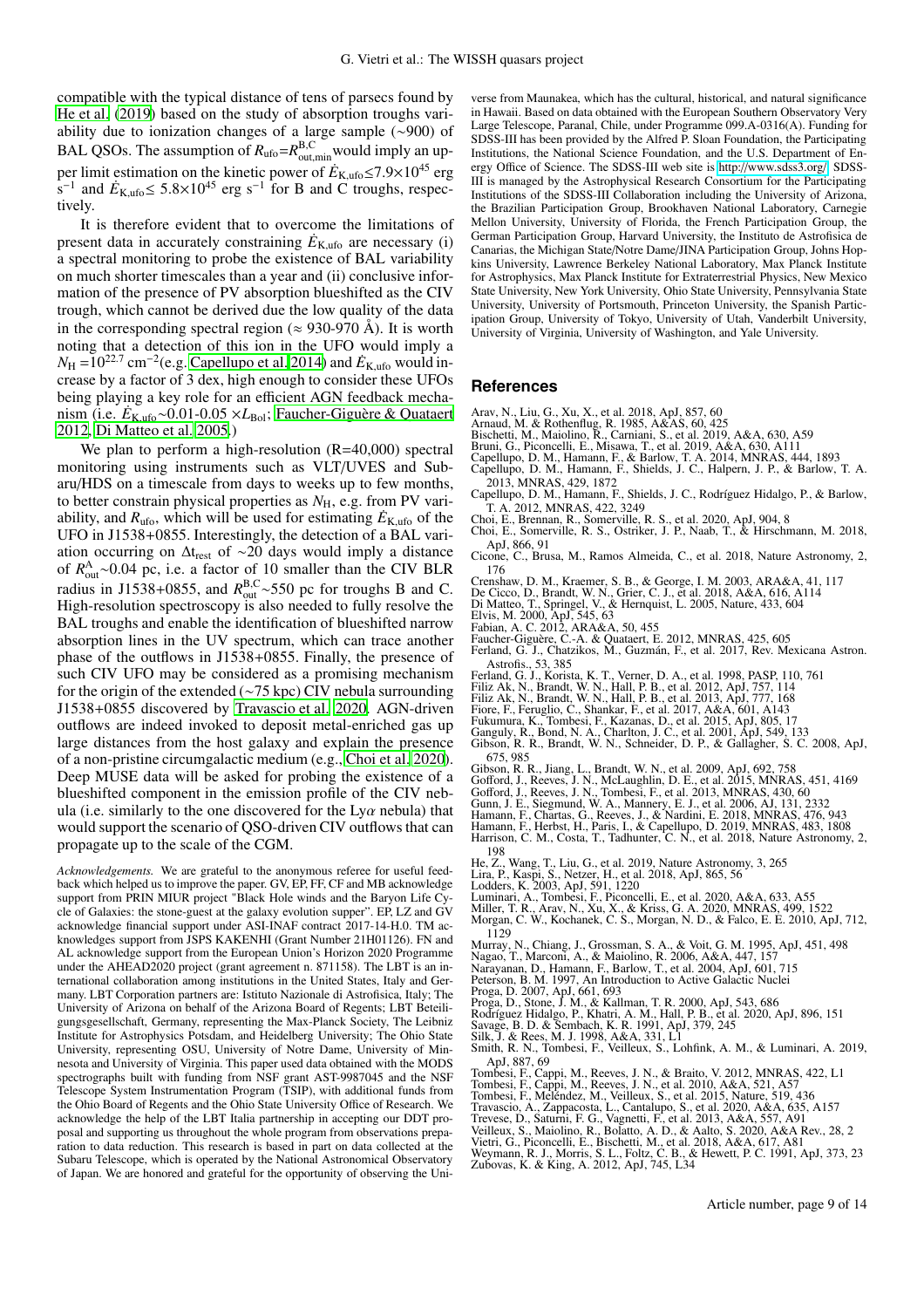# <span id="page-9-0"></span>**Appendix A: RH20 continuum normalization**

The method used by RH20 to normalize the quasar spectra is based on a power law anchored to the value of the continuum in three well-defined spectral regions. Specifically, RH20 used the regions of 1701-1725 Å (R<sub>1</sub>) and 1677-1701 Å (R<sub>2</sub>), and 1280-1284 Å  $(R_3)$  or 1415-1430 Å  $(R_4)$  regions to define the slope. Since both region  $R_3$  and  $R_4$  can be affected by emission and/or absorption features, they firstly fit a power-law by using  $R_1$ ,  $R_2$  and  $R_3$  ranges. They compare the result at the midpoint of region  $R_4$ , taking as good those slopes falling within three times the median error on the flux in region R4, otherwise they anchored the slopes using R1, R<sup>2</sup> and R<sup>4</sup> regions. Fig. [A.1](#page-9-1) shows the application of the RH20 continuum normalization method to the spectra of J1538+0855 taken in 2006, 2012, 2017, 2018 and 2021.



<span id="page-9-1"></span>Fig. A.1: Spectra of J1538+0855 (grey), showing our best-fit model for each epoch (red). The grey bands represent the regions masked during the continuum and emission lines fit. We fit a power law (blue) to the spectrum and Gaussian functions for the emission lines (green curves). The best-fit power-law derived following the method of RH20 is shown as magenta solid line, along with points R<sub>1</sub> (median flux of points with rest-frame wavelengths between 1701–1725 Å), R<sub>2</sub> (1677–1701 Å), R<sub>3</sub> (1280–1284 Å) and  $R_4$  (1415–1430 Å) used to define and anchor the power law slope. The green triangle is used as reference for the continuum level since the R<sup>4</sup> point fall within the red-end of the SiIV emission line.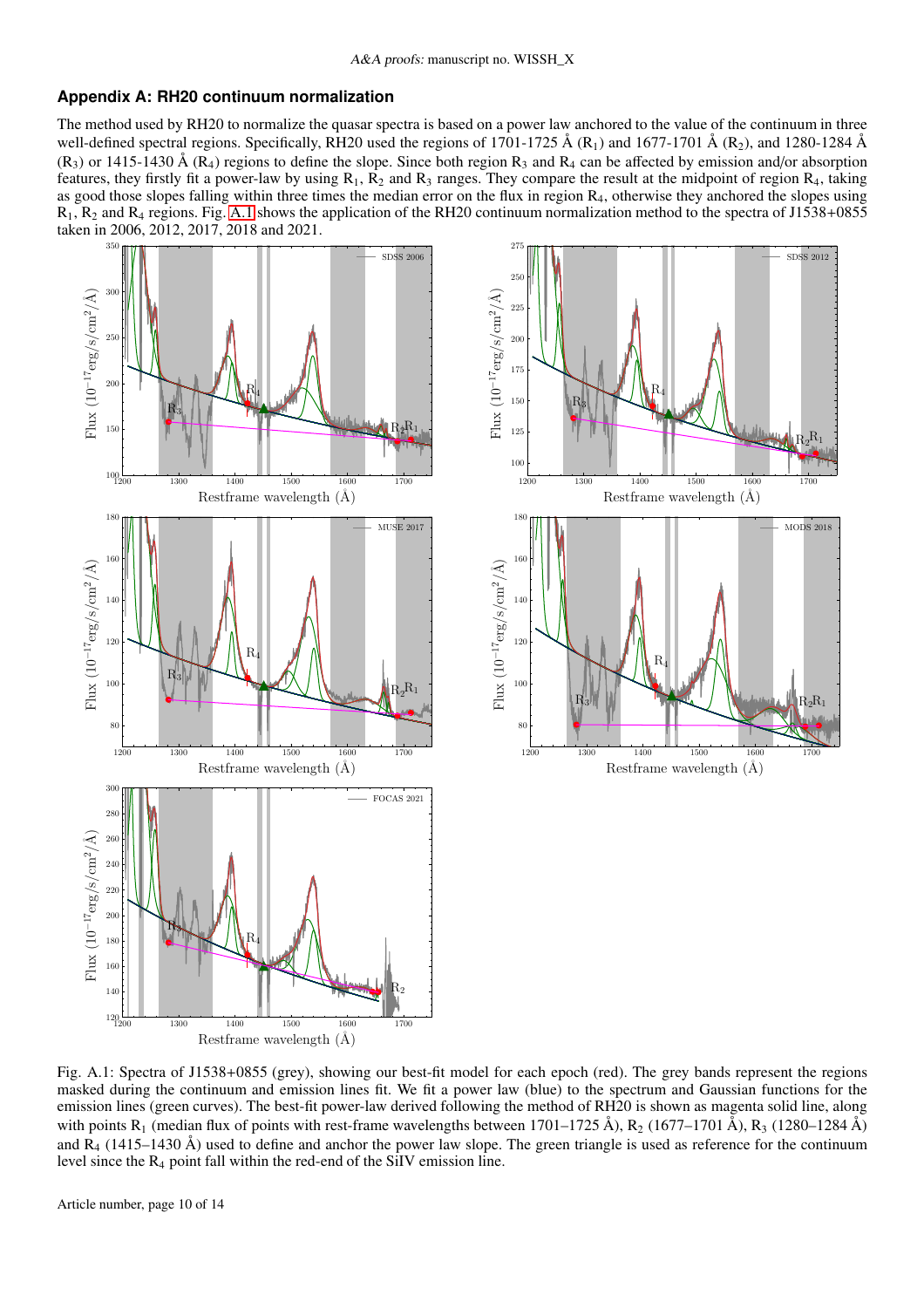## <span id="page-10-0"></span>**Appendix B: Detection of CIV BAL UFOs**

In this Appendix, the continuum-normalized spectra of J1538+0855 taken at different epochs (See Table [1\)](#page-2-0) are presented. Fig. [B.1](#page-10-1) shows the rest-frame wavelength region bluewards of the SiIV emission line with the CIV BAL UFO troughs at the corresponding velocities from 2012, 2017, 2018 and 2021 spectra.



<span id="page-10-1"></span>Fig. B.1: Light pink regions represent the absorptions below 90% of the continuum. Green dashed lines indicate the minimum and maximum velocity estimated for the BAL outflow in each trough. Horizontal dashed line represents the 90% level of the continuumnormalized flux.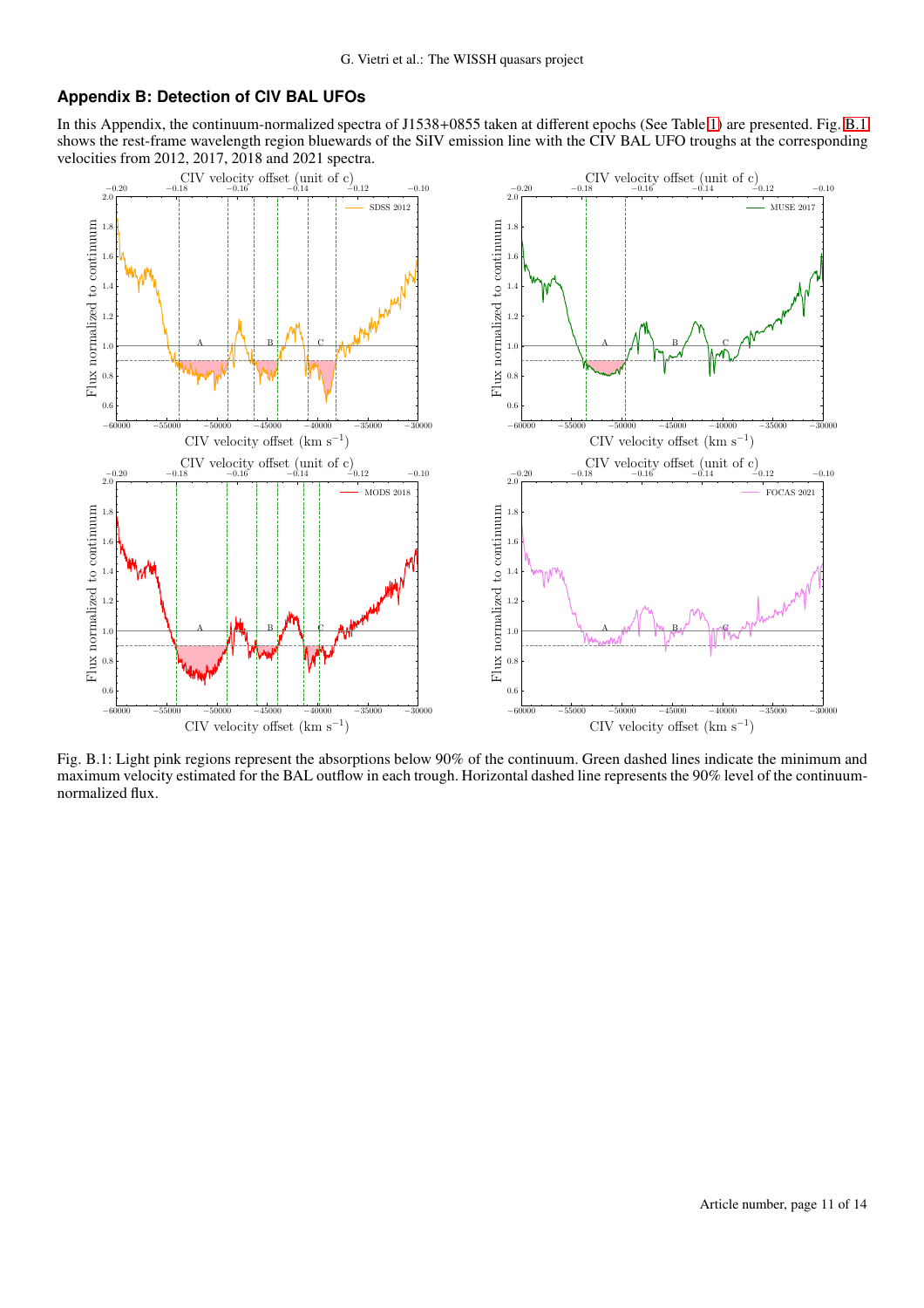## <span id="page-11-0"></span>**Appendix C: Definition of BAL variability**

In this appendix, comparisons of the continuum-normalized spectra of J1538+0855 between two consecutive epochs are presented. Fig. [C.1](#page-11-1) shows the CIV A trough comparison along with the velocity interval varied between two epochs, marked as grey band, and defined to be at least 1200 km s<sup>-1</sup> in width with the flux difference in this region be at least  $4\sigma$ . We derived for each epoch, within this velocity interval, the *A<sup>S</sup>* parameter, defined as the fraction of the normalized continuum flux removed by the absorption. Fig. [C.2](#page-12-0) and [C.3](#page-13-0) show the same as Fig. [C.1](#page-11-1) but for B and C troughs velocity interval, respectively.



<span id="page-11-1"></span>Fig. C.1: Comparison of spectra taken at two consecutive epochs over the velocity interval of the CIV A trough. Shaded region marks where the spectrum varies between the two epochs, which is used to define the region within the  $A_s$  absorption strength is measured. Dashed line represents the 90% level of the continuum-normalized flux.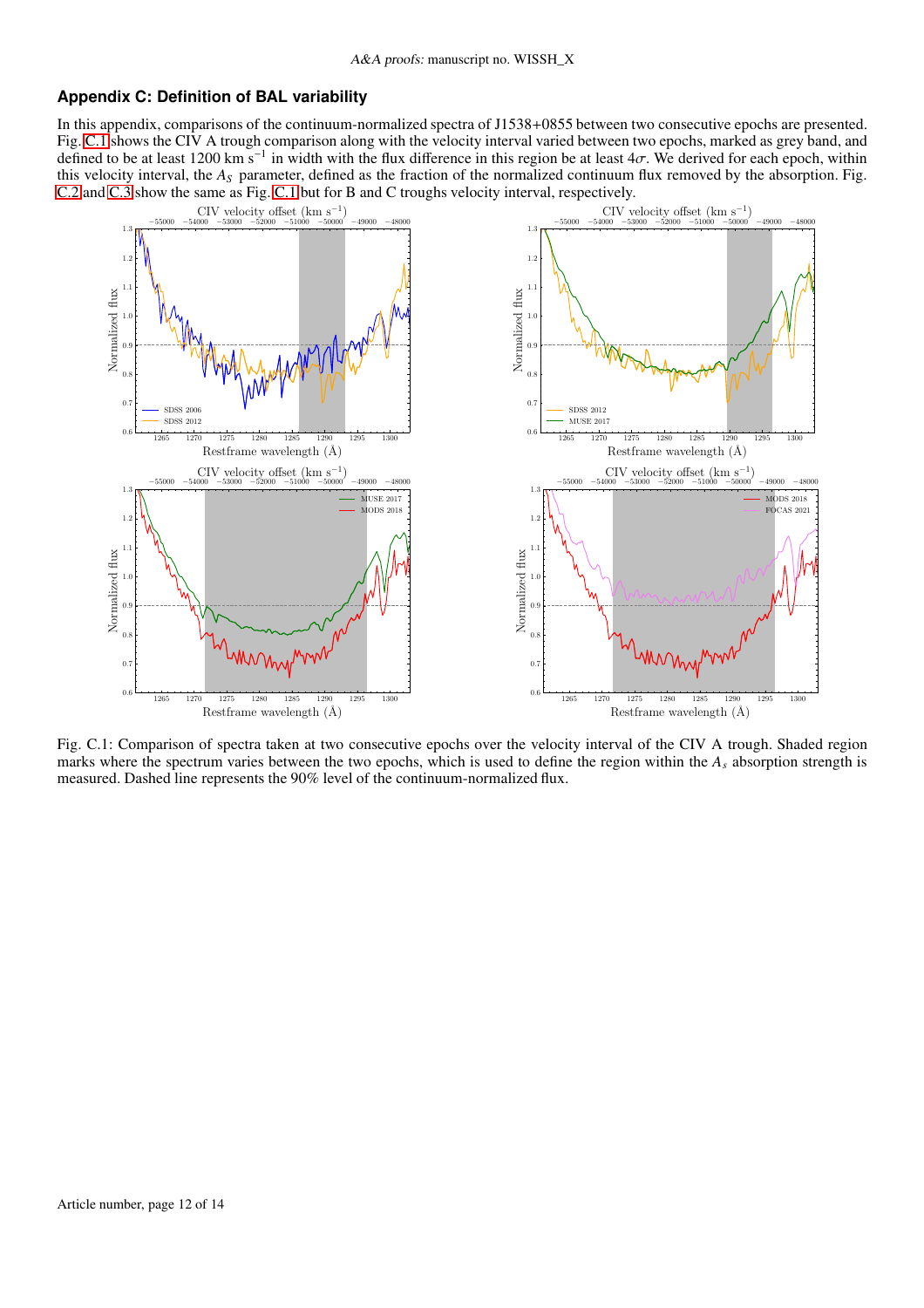

<span id="page-12-0"></span>Fig. C.2: Comparison of spectra taken at two consecutive epochs over the velocity interval of the CIV B trough. Shaded region marks where the spectrum varies between the two epochs, which is used to define the region within the *A<sup>s</sup>* absorption strength is measured. Dashed line represents the 90% level of the continuum-normalized flux.